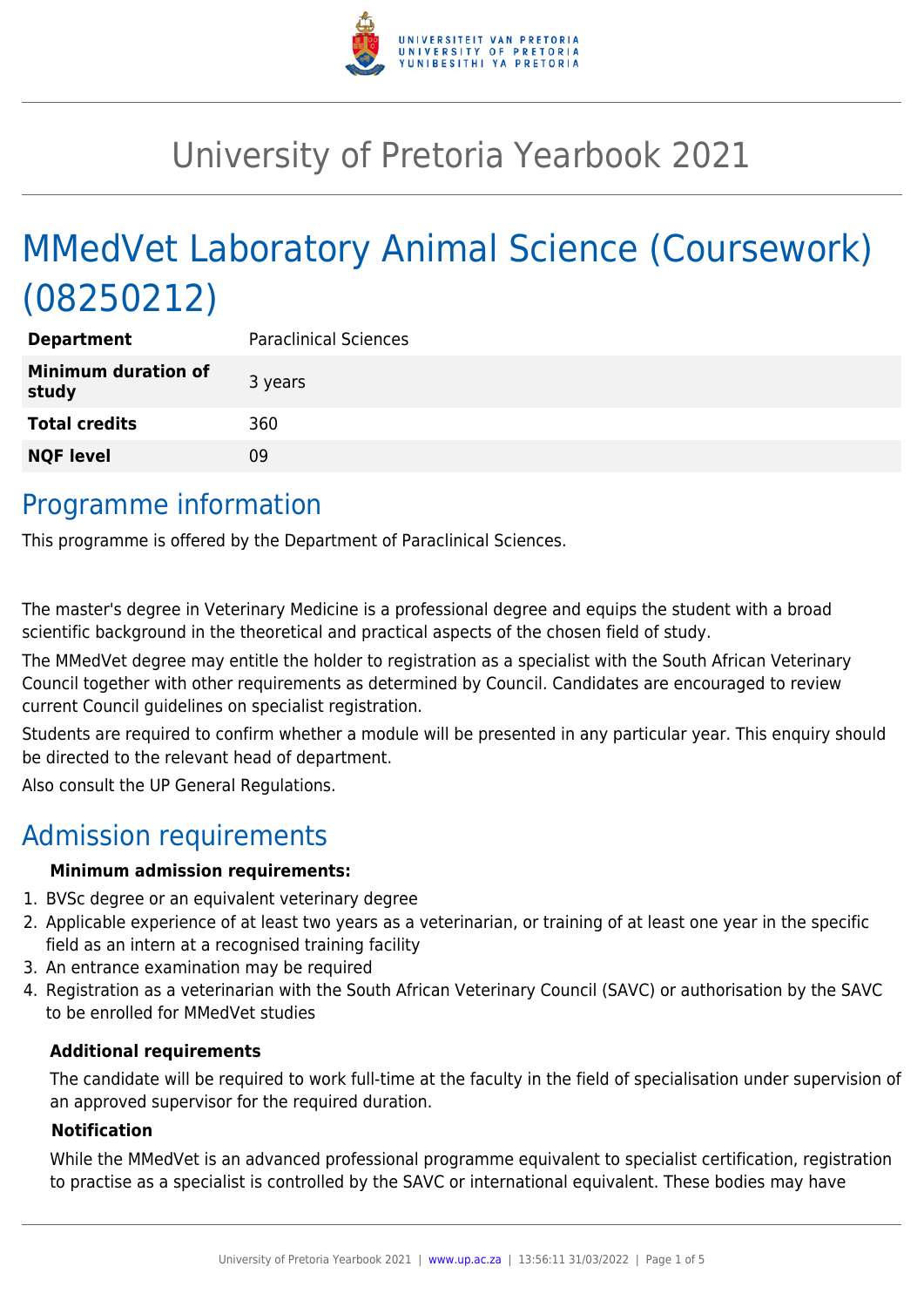

additional requirements for registration that are not university requirements. Please check their requirements as well.

# Examinations and pass requirements

Also consult the applicable General Regulations.

#### **Conferment of the degree**

The MMedVet is conferred by virtue of completion of a minimum of 90 weeks of clinical training, examination in the specialist module, and a mini-dissertation

#### **Examinations**

The examination(s) in the specialist field of study may only be taken on completion of the minimum clinical training.

The nature and duration of the specialist module's examination(s), which will test fully the theoretical knowledge as well as the practical skills of the student, is determined by the head of department in which the chosen field of study is offered.

A minimum examination mark of 50% is required in each of the theoretical and practical and oral sections of the specialist module.

Students who intend applying for membership of a specialist college abroad later on, should bear in mind that many of these colleges require a minimum examination mark and a final mark of at least 60% for admission.

### Research information

#### **Mini-dissertation**

#### (Also consult the General Regulations)

A student must submit a mini-dissertation, which deals with the particular field of specialization. A mini-dissertation is based on a research project or related research projects (which need not be original), planned and written down by the student within the theme of the chosen specialization. (Assistance with statistical processing, applied specialised procedures, etc. is allowed, but must be acknowledged.) The student may use appropriate research done previously, to add to the writing of the mini-dissertation. Earlier, related publications by the student may be bound with the mini-dissertation, but may not substitute the complete text of the mini-dissertation. Publications that are submitted, must be rounded off by means of an extensive introduction, materials, and information concerning methods and a discussion of the results. The minidissertation will be evaluated by two examiners, who may not necessarily attend the final examination. The average of the separate marks awarded by the two examiners, constitutes the final mark for the minidissertation. The minimum pass mark is 50%. A student who has failed may be permitted by the Dean, on the recommendation of the relevant head of department, to submit an amended mini-dissertation for final adjudication.

### Pass with distinction

In order to obtain the degree with distinction, a minimum final mark of 75% is required for the field of specialisation and the mini-dissertation.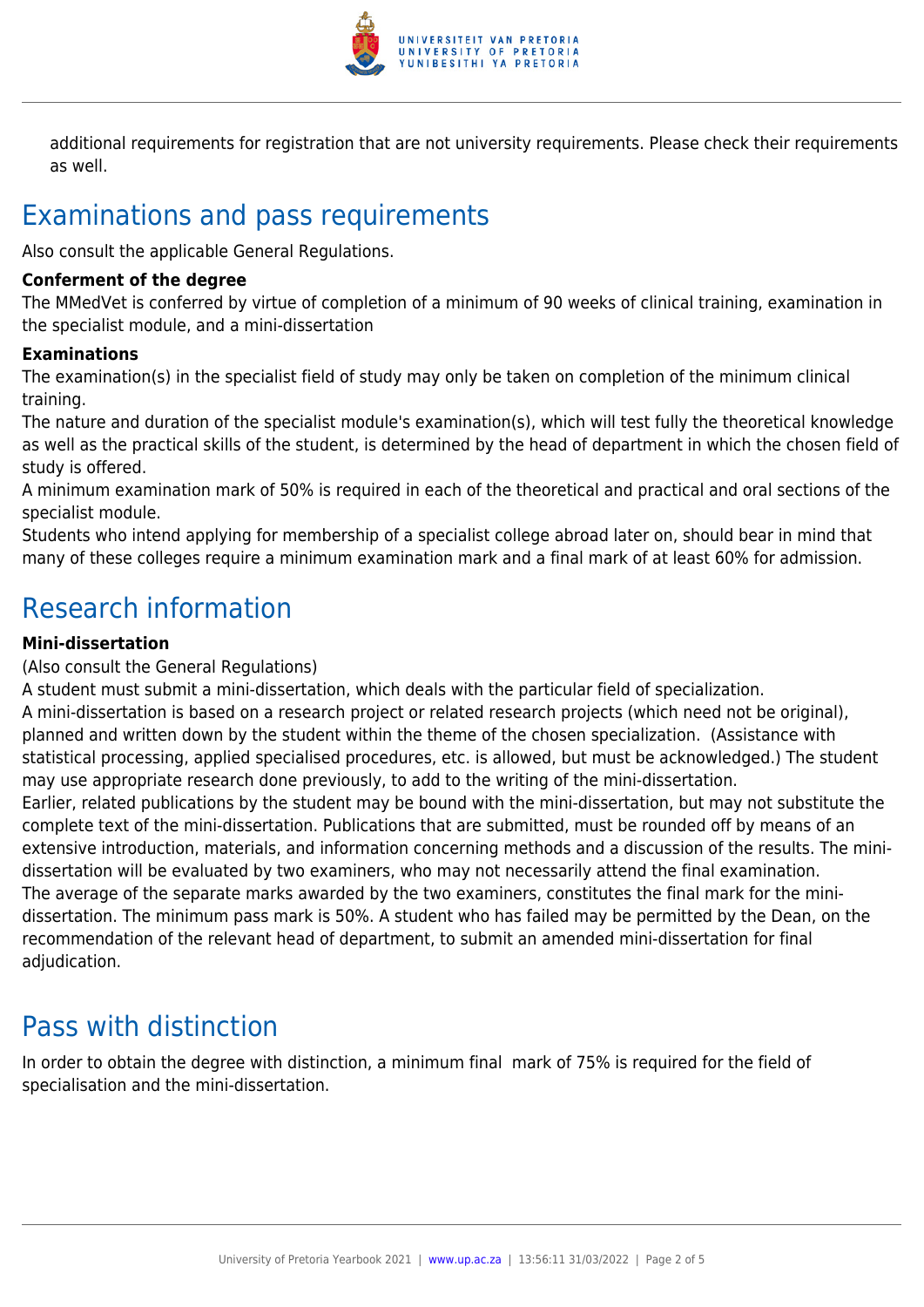

## Curriculum: Year 1

**Minimum credits: 360**

### **Fundamental modules**

[Laboratory animal science 800](https://www.up.ac.za/parents/yearbooks/2021/modules/view/PFK 800) (PFK 800) - Credits: 270.00 [Mini-dissertation: Laboratory animal science 890](https://www.up.ac.za/parents/yearbooks/2021/modules/view/PFK 890) (PFK 890) - Credits: 90.00 [Research methodology 813](https://www.up.ac.za/parents/yearbooks/2021/modules/view/VRM 813) (VRM 813) - Credits: 0.00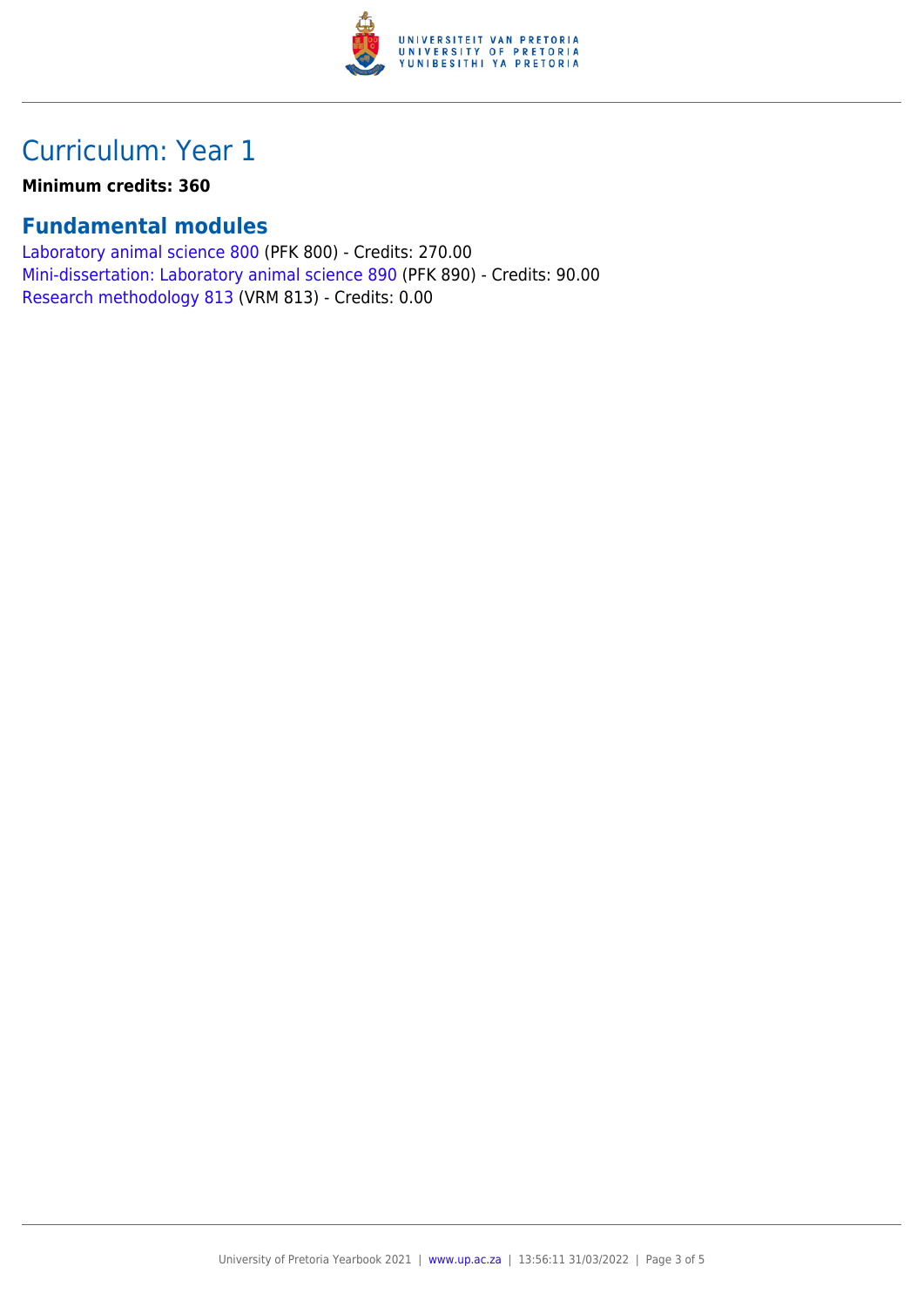

## Curriculum: Year 2

**Minimum credits: 360**

### **Core modules**

[Laboratory animal science 800](https://www.up.ac.za/parents/yearbooks/2021/modules/view/PFK 800) (PFK 800) - Credits: 270.00 [Mini-dissertation: Laboratory animal science 890](https://www.up.ac.za/parents/yearbooks/2021/modules/view/PFK 890) (PFK 890) - Credits: 90.00